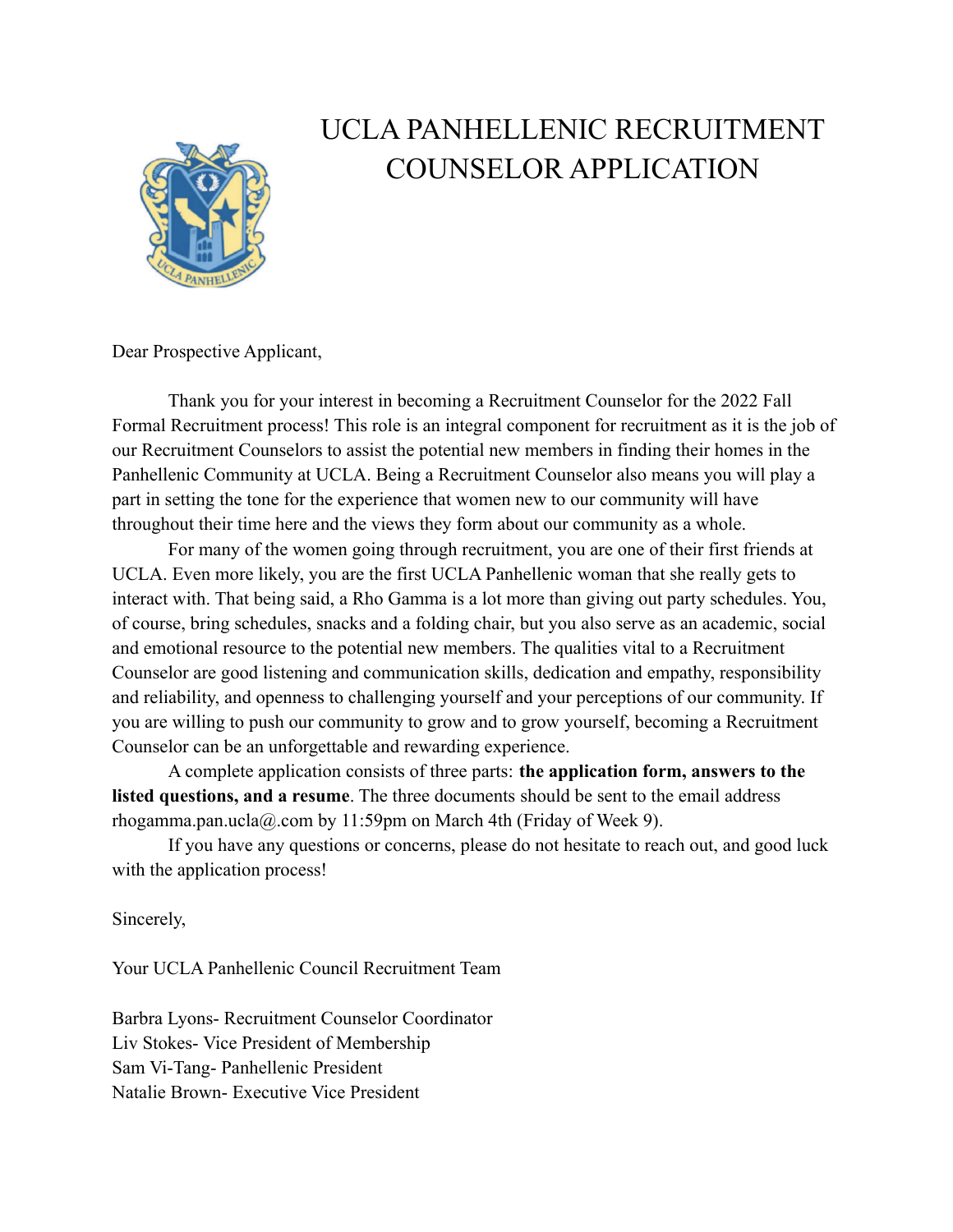## **2022 Recruitment Counselor Application**

|                 | Year in School: Quarter Initiated: Cumulative UCLA GPA: Cumulative UCLA GPA:                                                                                                                                                                                                                                                                                                                                                                                                                                                                                                                                                                                                                                                                                                                                                                                                                              |  |
|-----------------|-----------------------------------------------------------------------------------------------------------------------------------------------------------------------------------------------------------------------------------------------------------------------------------------------------------------------------------------------------------------------------------------------------------------------------------------------------------------------------------------------------------------------------------------------------------------------------------------------------------------------------------------------------------------------------------------------------------------------------------------------------------------------------------------------------------------------------------------------------------------------------------------------------------|--|
|                 |                                                                                                                                                                                                                                                                                                                                                                                                                                                                                                                                                                                                                                                                                                                                                                                                                                                                                                           |  |
| $Yes$ No        | Are you applying to be a returning Rho Gamma applicant?                                                                                                                                                                                                                                                                                                                                                                                                                                                                                                                                                                                                                                                                                                                                                                                                                                                   |  |
| $Yes$ No $\_\_$ | Do you identify as a transfer student?                                                                                                                                                                                                                                                                                                                                                                                                                                                                                                                                                                                                                                                                                                                                                                                                                                                                    |  |
| $11-17)$        | Can you commit to upholding the following? (Check boxes below)<br>$\Box$ Must maintain a 2.0 cumulative GPA throughout the term.<br>$\Box$ Must be an active member in good standing with your chapter throughout the term.<br>$\Box$ Must be in at least your second year of membership with your chapter at the time of<br>application.*Junior transfers are exempt from this requirement.<br>Must be present for the entirety of Rho Gamma training prior to Fall quarter (September<br>Must maintain neutrality in your interactions with PNMs and refrain from discussing or<br>partaking in the recruitment process of any UCLA chapter.<br>Must live in housing provided by Panhellenic for the entirety of recruitment. *Only<br>applicable for members living in their chapter facilities for the 2022-2023 academic year.<br>Must be available for spring retreat. Tentatively Friday April 8th |  |
| 2.              | If you are applying to be a <i>new rho gamma</i> :<br>Please attach responses below-<br>1. Why do you want to be a recruitment counselor and what past experiences do you have<br>that will help you in this role?<br>How does diversity, equity, and inclusion play a role in being a part of the panhellenic<br>community and what steps would you take to make recruitment more equitable for all?                                                                                                                                                                                                                                                                                                                                                                                                                                                                                                     |  |

3. What role does the recruitment counselor hold throughout the recruitment process and how do you hope to impact the potential new members going through recruitment?

# **If you are applying to be a** *returning rho gamma:*